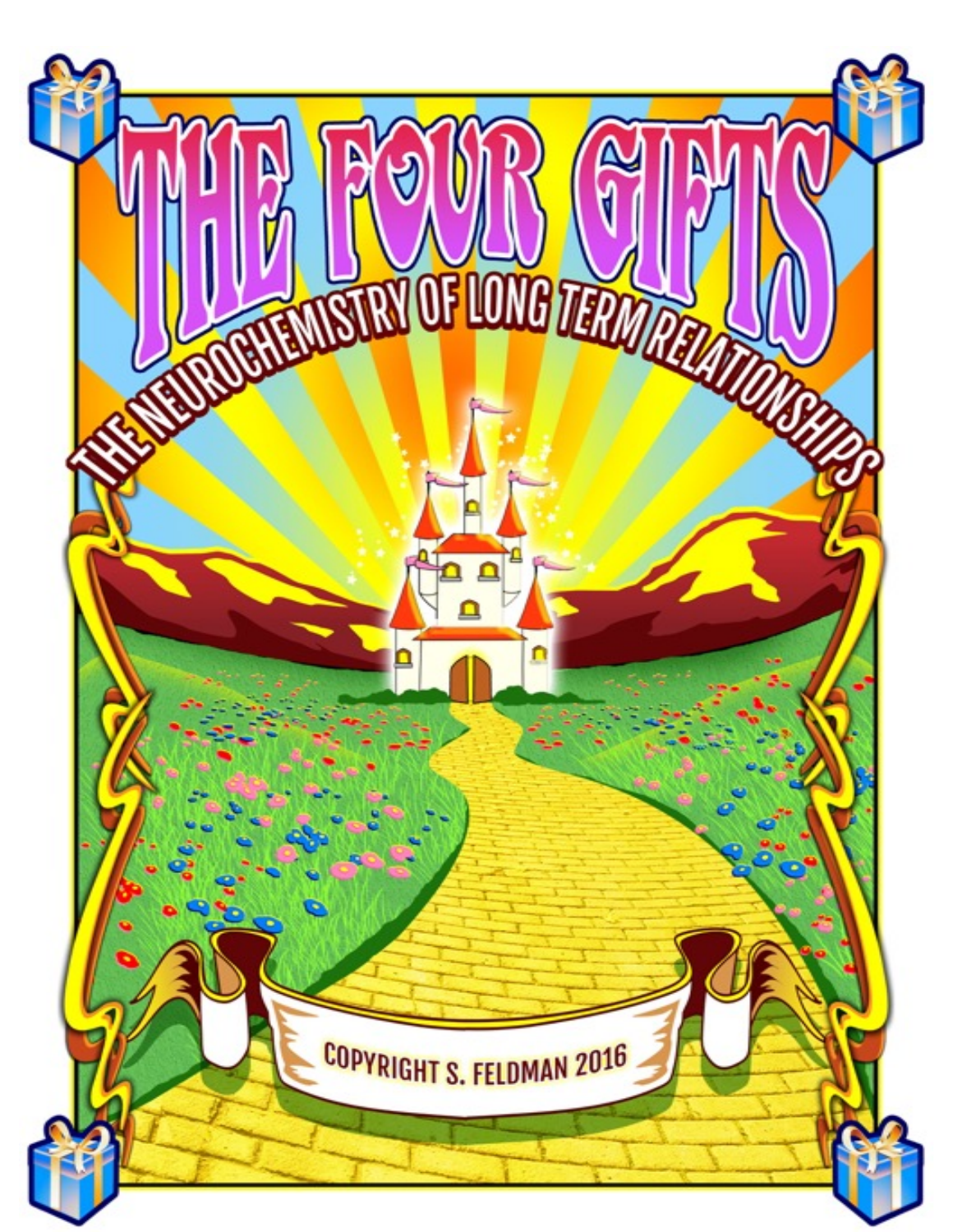## **Introduction to the series of books**

#### **Emergent Phenomena**

Fish do not intend to form a school, nor do birds intend to form a flock. A few simple rules are all that is needed. For the fish, it might be something like:

1- Do not bump into another fish

- 2- Do not get too far from other fish
- 3- Move away from predators
- 4- Move towards food

The beautiful and complex patterns that form as a result of simple rules are known as 'emergent phenomena'. Sometimes the rules are easy to understand. One child watches a disturbing movie before bedtime, another calm and friendly one. That night, the first child has nightmares, the second child, sweet dreams. The dreams are the emergent phenomena. It is easy to see the cause and effect.

The next morning, one child wakes to a breakfast of sugary cereal, the other, toast, eggs and a glass of milk. Hours later at school the first child is hyperactive, the second calm. The emergent phenomena of their respective behaviors is difficult for the teacher to understand without knowing what they had for breakfast.

Sometimes, the causes of emergent phenomena are obvious, sometimes, hidden. When you see people failing to making positive changes in their lives, it is often because they are focusing on the emergent phenomena, and not the underlying causes.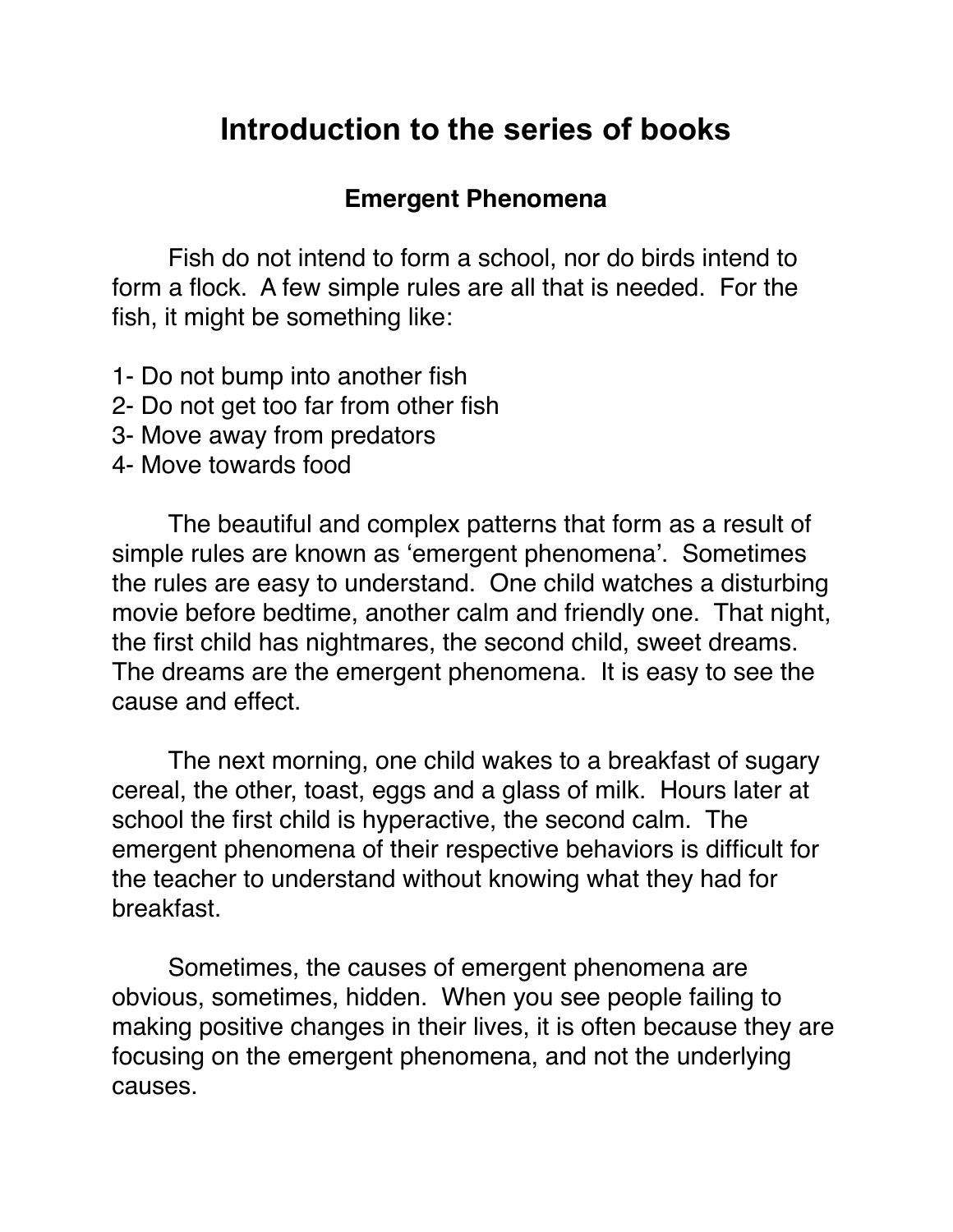This series of books will discuss three complex emergent phenomena; romantic relationships, healthy masculinity and the mind; the rules that form their manifestations, and how to change them for the better. We begin with relationships…

## **Relationships**

In any relationship, there are going to be some incompatibilities between partners. In the beginning during the infatuation phase, we don't notice incompatibilities. As relationships progress however, incompatibilities become more obvious and problematic. Take a look at the numbers…

66-75% of people in relationships would cheat if they thought they could get away with it.

20% of marriages are classified as sexless and

50% of marriages end in separation or divorce

 After a failed marriage, many people think that with the experience they now have, they can do better, but the numbers tell a different story.

41% of first marriages 60% of second marriages and 73% of third marriages …end with divorce or separation.

 Contrary to what we might think, the more marriages a person has, the less likely they are to be successful in getting to happily ever after. We get worse at it with experience. I believe this is due to attempts to change the emergent phenomena without understanding the underlying causes and rules.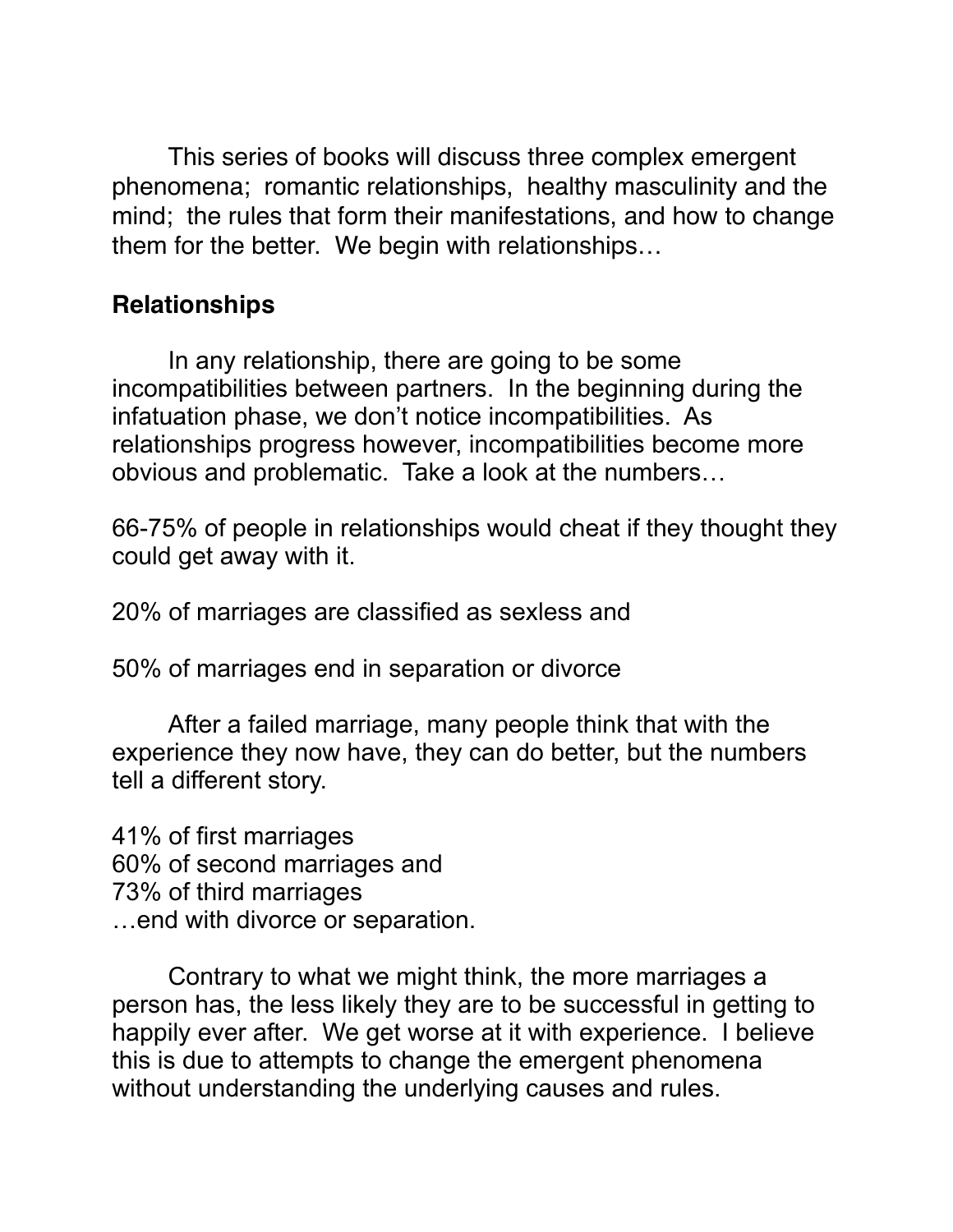Staying in love with and attracted to the same person for years isn't a given. In fact, we are genetically programmed to fall in love for a predetermined period of time, then fall out of love, then fall in love with someone else. Why this happens and what can be done about it are the questions this book will answer.

#### **DNA wants diversity**

 We say we want happy long-term relationships, yet seem unable to make them happen. We get on average, about six months of infatuation. Then, if we still like the person once the infatuation wears off, we get about two years of warm affection. After this, relationships start to fall apart. Why?

It is our genetics. Our DNA wants us to make babies, raise them for a few years, then make more babies… with someone else. We are not programmed by our DNA for happily ever after. We are programmed by our DNA for genetic diversity.

 Consider two families in a small European village in the 14th century. In one family, the female had four children with four different fathers. In another family, there are also four children but they are all from the same mother and father.

 One year a plague hits with a 25% survival rate, that is, it kills 75% of the population. Like all infections, there is a genetic component. Some people are more resistant than others. In the 'happily ever after' family with four children all with the same genetics, there is only a 25% chance that a single child will survive to reproduce since all four children share the same genetics. In the family with four children, each with different genetics, there is a 68% chance that there will be at least one child who will survive to reproduce. Thus, men and women with many partners pass on their genes more effectively than those that don't. Genetics doesn't care for morality or happily ever after.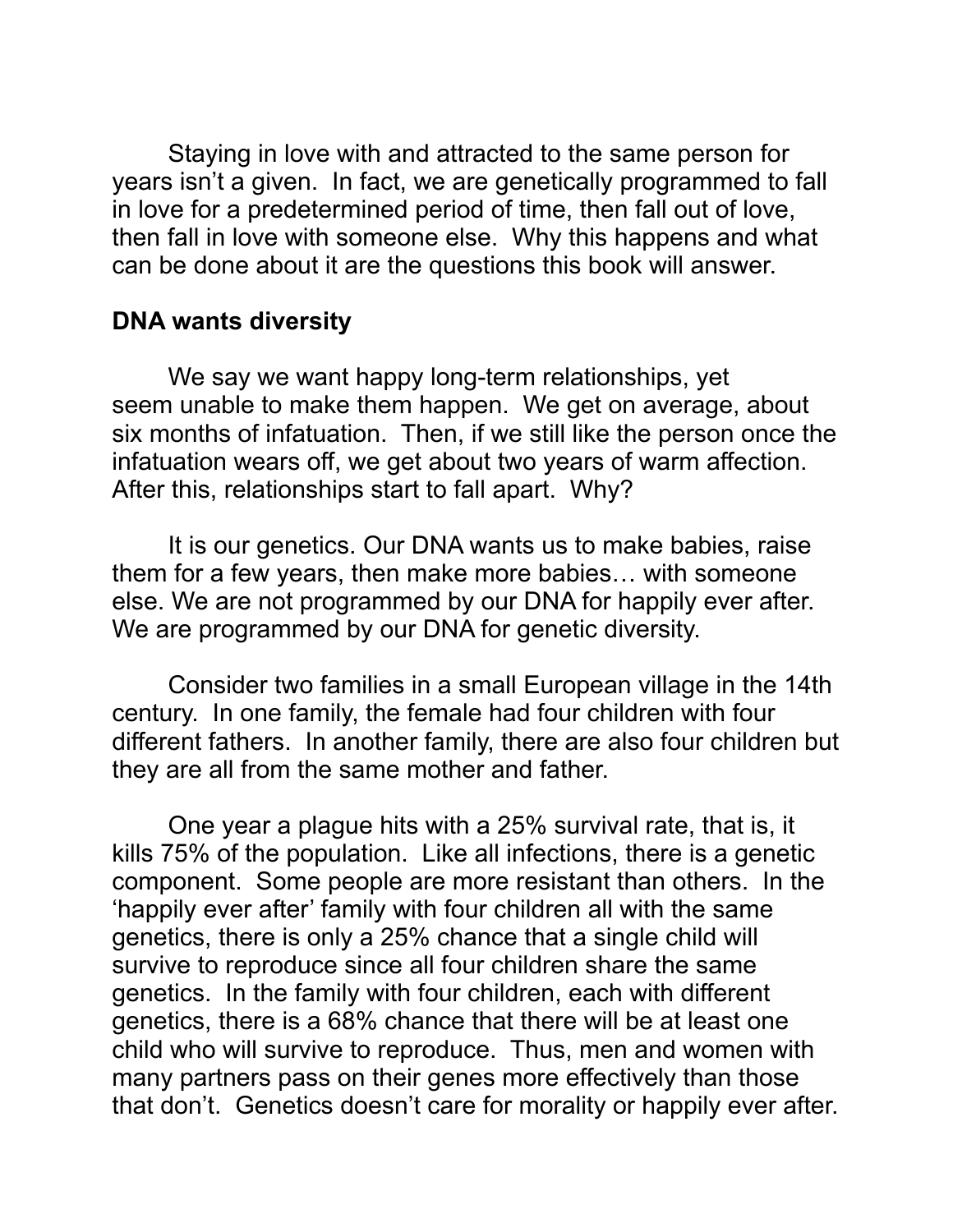We are the inheritors of these genetic programs and this is what we are up against.

#### **The three stages**

 In order for DNA to achieve its goal of genetic diversity, it has to cycle our relationships through three stages over and over again. In the first stage, our DNA gives us a neurochemical cocktail that maximizes our chances for fertilization. We call it, infatuation.

In the second stage, the DNA shifts us into childrearing mode. Infatuation winds down allowing a couple to focus on children rather than each other. This stage is designed to create a family bond to raise children until they are old enough to survive without an intact family unit.

 In the third stage, our DNA shifts our neurochemistry yet again so that we become unsatisfied with our current partner. This sets us up to feel infatuation… but with someone else, and the cycle repeats.

 To cycle us through these stages our DNA manipulates us with four powerful neurochemicals. PEA, oxytocin, cortisol and prolactin. These neurochemicals affect our moods and how we feel about our partners. They are what give us the feelings of infatuation, affection and dissatisfaction that move us through the relationship cycle.

 Fortunately, there is a way to outwit our DNA and escape the program. We can learn to control these neurochemicals and how we feel about our partners. To do this we need to learn four counter-intuitive skills. I call these the Four Gifts, one for each neurochemicals we need to master.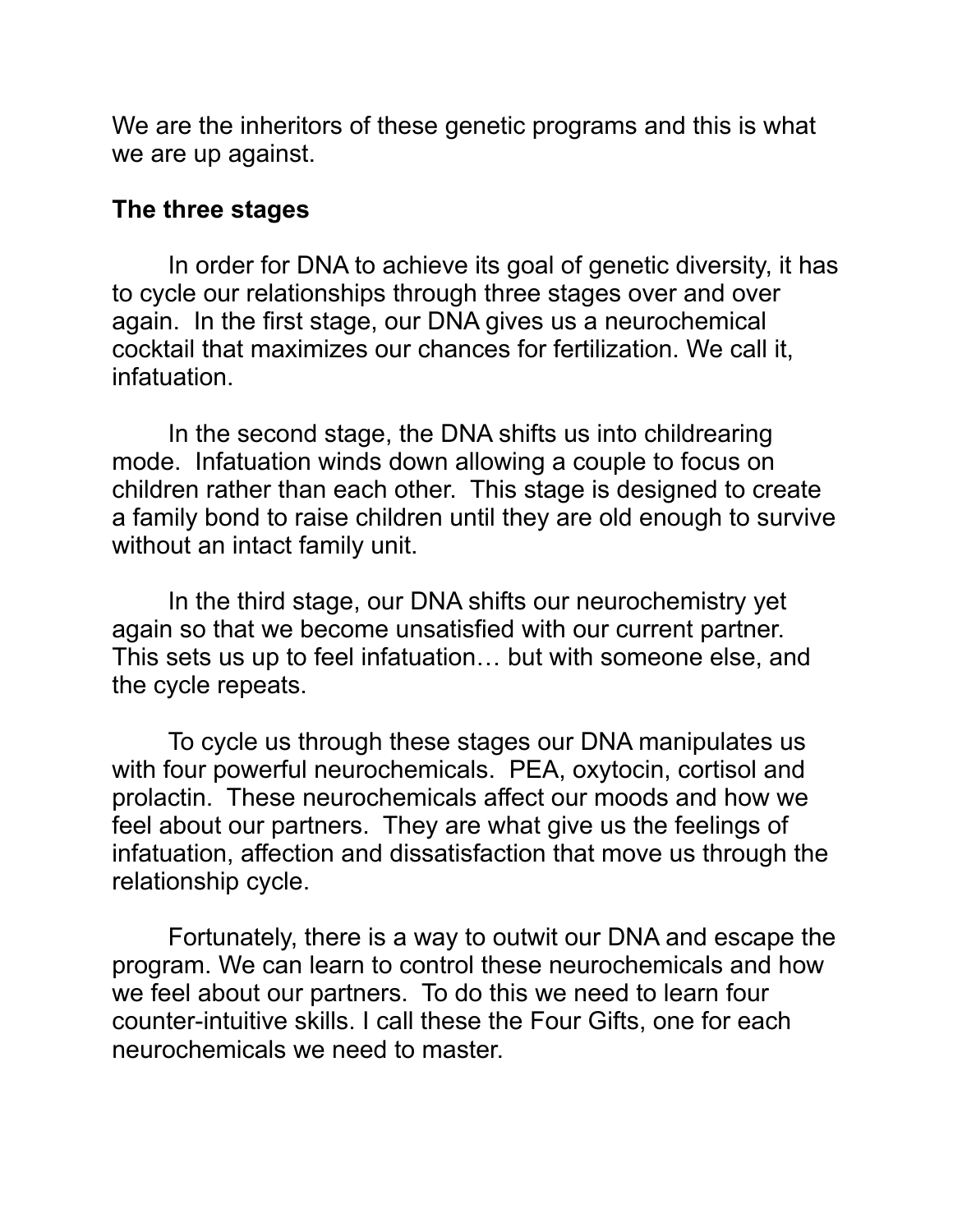We'll get to each of them in this book, but first we need to take a closer look at these three stages.

#### **Stage one: Infatuation**

DNA's program for genetic diversity plays out as polygyny for men and hypergamy for women. Polygyny is a man's drive to fertilize as many women as possible. Hypergamy is a woman's drive to find the best man possible.

 Put another way, men want quantity (variety) while women prefer quality. Men want a large portfolio while women prefer a solid investment. That's not to say that women aren't interested in variety and men aren't also interested in quality, rather, it is a general rule.

 This makes sense since the investment for a man is one teaspoon of sperm while the investment for a woman can be nine months of pregnancy, childbirth (which due to our large head to hip ratio is sometimes fatal without medical intervention), followed by two years of breastfeeding and watching a toddler.

We don't always desire polygyny and hypergamy though. If we did, families would disintegrate before infants could get to the point where they could survive on their own without constant attention. Men wouldn't stay around to help provide for and protect the family and women would constantly be seeking to upgrade to a better man.

 To temporarily suppress polygyny and hypergamy, our DNA first gives us infatuation. We literally become addicted to our partners for a period of time, usually about 3-6 months.

Infatuation, while great for making babies, isn't great for raising them, so once a woman is with child, our DNA switches gears. It turns off the neurochemical responsible for infatuation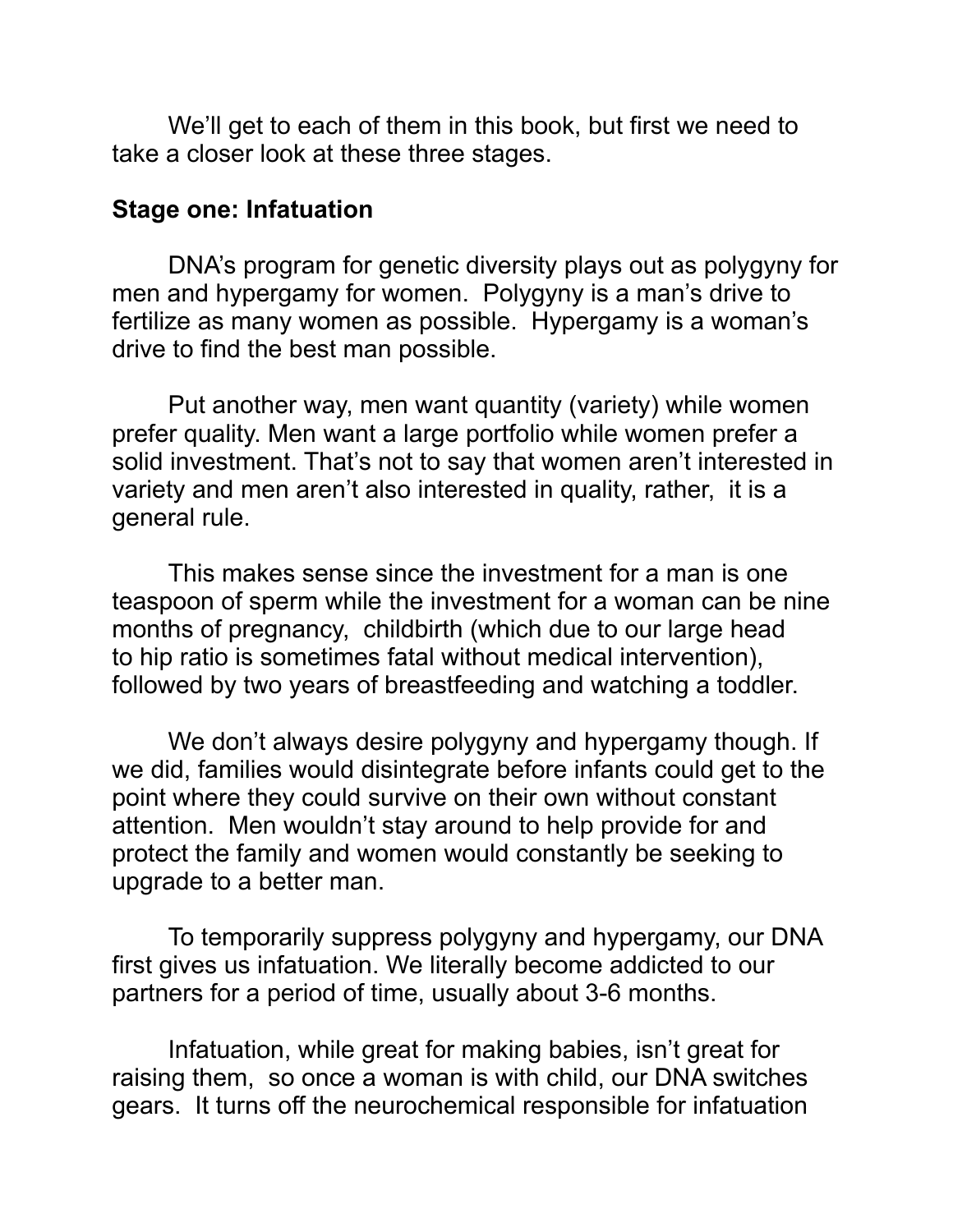and turns on the neurochemical that creates affection. This takes us to stage two.

## **Stage two: Affection and family bonding**

 Like the first stage, the second stage also suppresses the polygyny and hypergamy programs but in a different way. The second stage bonds the couple together to create a protective family unit. It does this long enough for a woman to go through pregnancy, childbirth and breastfeeding. Now babies are to able walk around and be a little independent. This stage lasts about two years.

## **Stage three: Cheating, breaking up or quiet desperation**

After about two years, the affection and bonding program starts winding down. In this third stage our DNA restarts our hypergamy and polygyny programs and triggers us to find new genetic partners. After all, having children with the same partner over and over doesn't increase genetic diversity and for the DNA, genetic diversity is what it's all about.

To do this, our DNA shifts our neurochemistry yet again so that we become disillusioned with our partners. Then, depending on our personality types we either shift predominantly towards a neurochemistry of frustration or depression. We are now susceptible to becoming infatuated with someone new and this was the program all along.

 If we want to get to happily ever after, we must outwit our DNA and its plans for our relationships and to do this, we must regain control of our neurochemistry. We must learn how to hack these programs.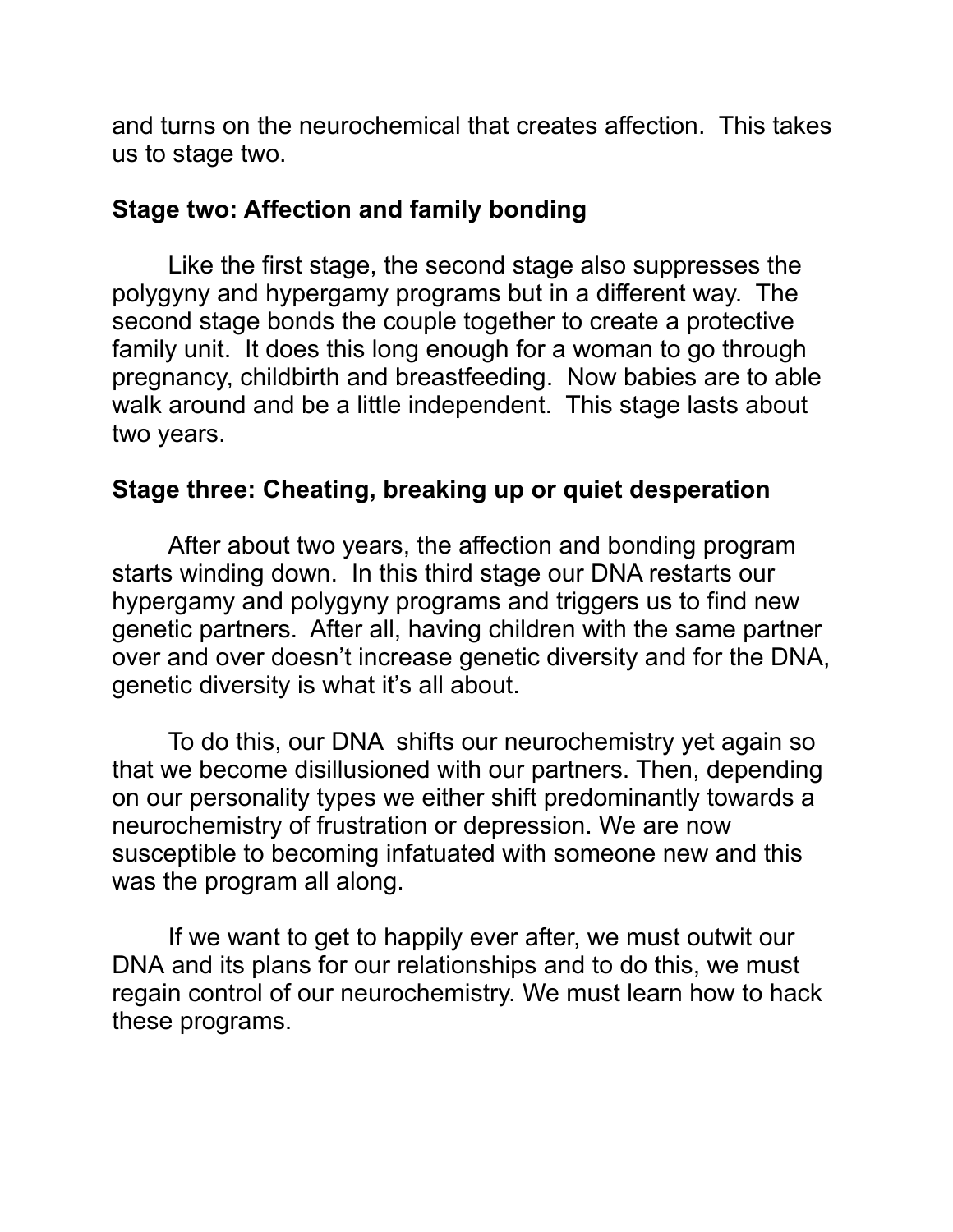#### **Phase One - Infatuation with PEA**

 DNA gets the genetic diversity it wants by stimulating the release of specific neurochemicals in our brains in a highly choreographed and predictable manner.

 The first neurochemical the DNA gives us is called phenylethylamine, or PEA for short. It's responsible for feelings of infatuation. When someone is addicted to a drug, it's called dependence. When someone is addicted to a person, it's called co-dependence. PEA makes us addicted to our partners.



PEA molecule Methamphetamine molecule

Addicted is the right word as PEA (on the left) is only two methyl groups (CH3) and one hydrogen atom (H) away from methamphetamine (on the right). Like methamphetamines, PEA also stimulates risky behavior, like unprotected sex and cheating. PEA is part of what is responsible for the weak in the knees, butterflies in the stomach and heart pounding feelings of infatuation.

PEA blinds us to any incompatibilities we may have with our partners…but being hopped up on PEA is unsustainable. It is an amphetamine after all and addicts don't make the best parents. So after about six months, PEA production drops off and if things are still working out, our DNA gives us a new neurochemical called oxytocin.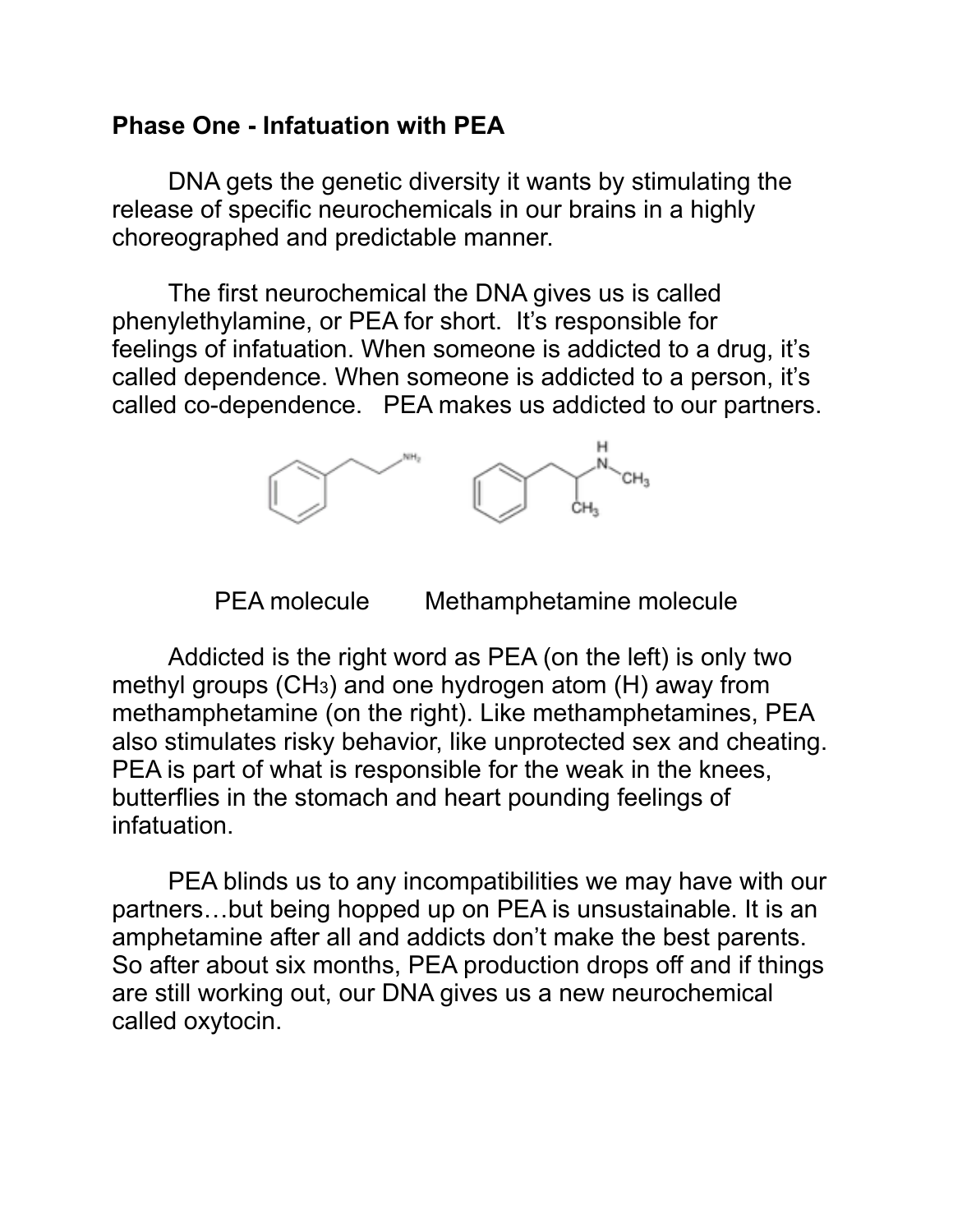#### **Phase Two - Affection and family bonding with oxytocin**

 While PEA blinds us to any incompatibilities we have with our partners, oxytocin turns them into adorable quirks. We see them, but they don't bother us. It's important for PEA to be replaced with oxytocin because addicts don't make good parents.



-The Oxytocin Molecule-

#### **Oxytocin makes people more:**

Affectionate **Cooperative** Honorable **Communicative** Forgiving **Compassionate Compromising Sacrificing** 

 So far so good. We started with the excitement of infatuation which lasts about six months. This is followed by the calm affection of oxytocin which lasts for about two years. What could go wrong?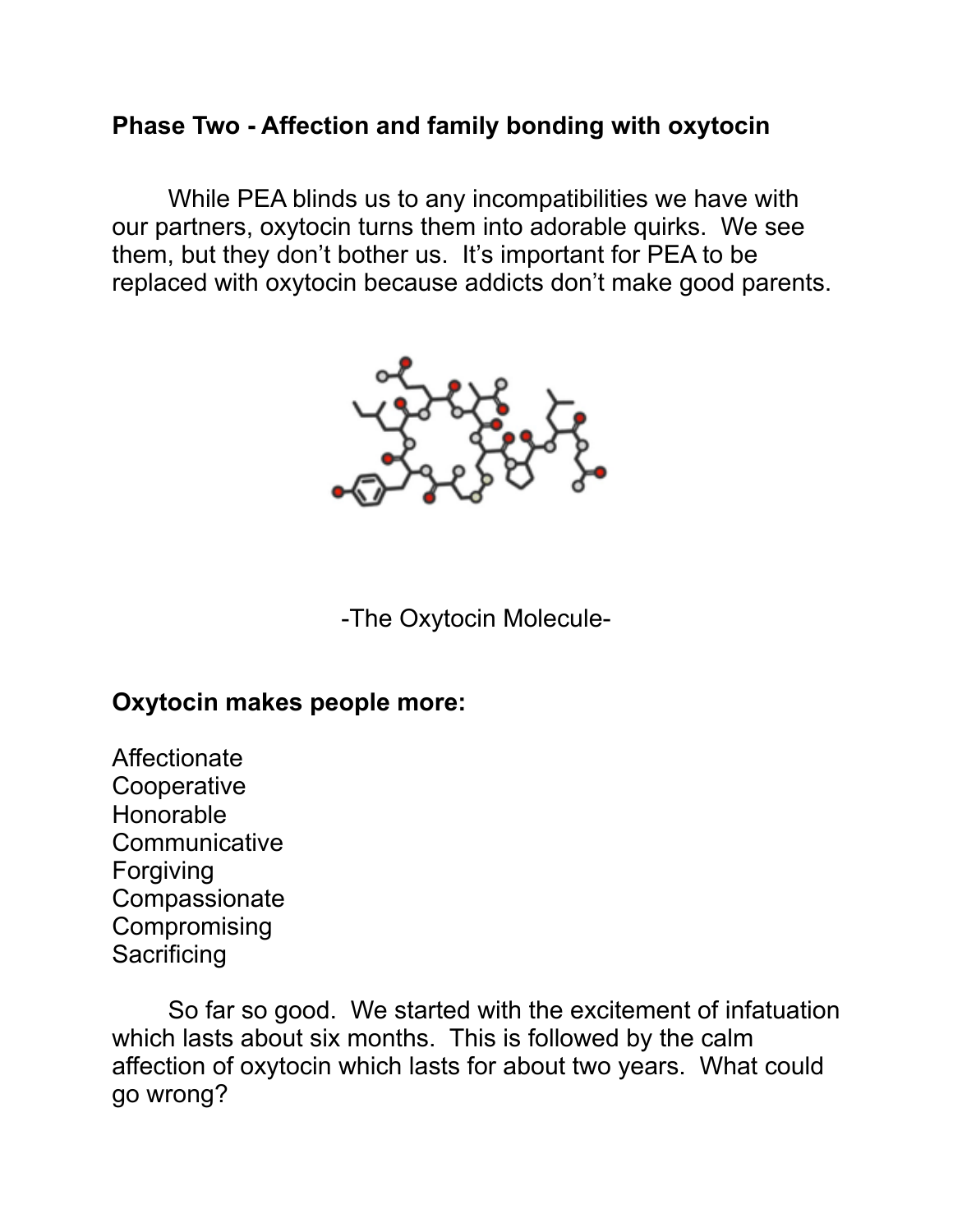#### **Phase Three - Breaking up with cortisol and prolactin**

 In order for DNA to achieve its goal of genetic diversity, it must break up the family unit or get one or both partners to cheat. To do this, DNA lowers our oxytocin production and instead begins increasing the production of two different neurochemicals. One is cortisol and the other is prolactin. We'll discuss cortisol first.



-The Cortisol Molecule-

 Cortisol is what makes us feel angry when we are hungry, overly tired, PMSing or experiencing any other stressor. If oxytocin is the angel on one shoulder, cortisol is the devil on the other.

#### **Cortisol makes people more:**

**Stupid** Violent Selfish Dishonest and without compassion

Cortisol is the opposite of oxytocin. While oxytocin makes is the best versions of ourselves, cortisol makes us the worst. Additionally, long term cortisol exposure causes immune suppression and makes our brains shrink.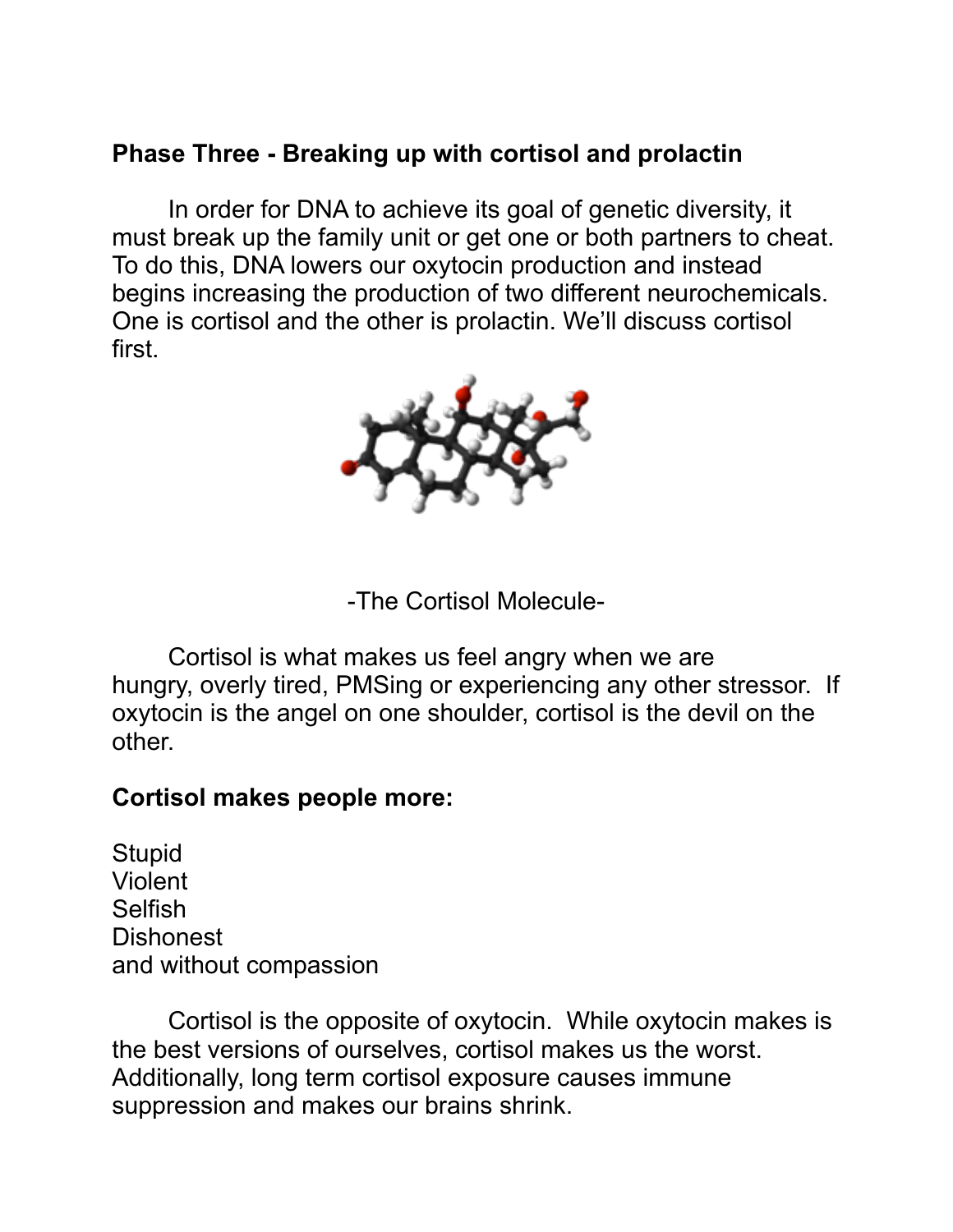

-The Prolactin Molecule-

 The other neurochemical that people can experience in Phase Three of relationships is prolactin.

## **Prolactin makes people:**

Uncommunicative Depressed and lowers sex drive

 It also lowers sex drive because at this point the DNA doesn't want you to make any new babies with the person you are with. It wants genetic diversity.

#### **Why we bicker**

 Have you ever been bickering, then forgot what you were bickering about, then asked your partner to remind you why you were bickering so you could start bickering again? Who in their right mind does that? If you've stopped fighting, why start it up again?

 Many people would rather feel angry (cortisol) than feel hopeless (prolactin), and cortisol suppresses prolactin. This also explains the phenomena of make-up sex. Fighting (cortisol)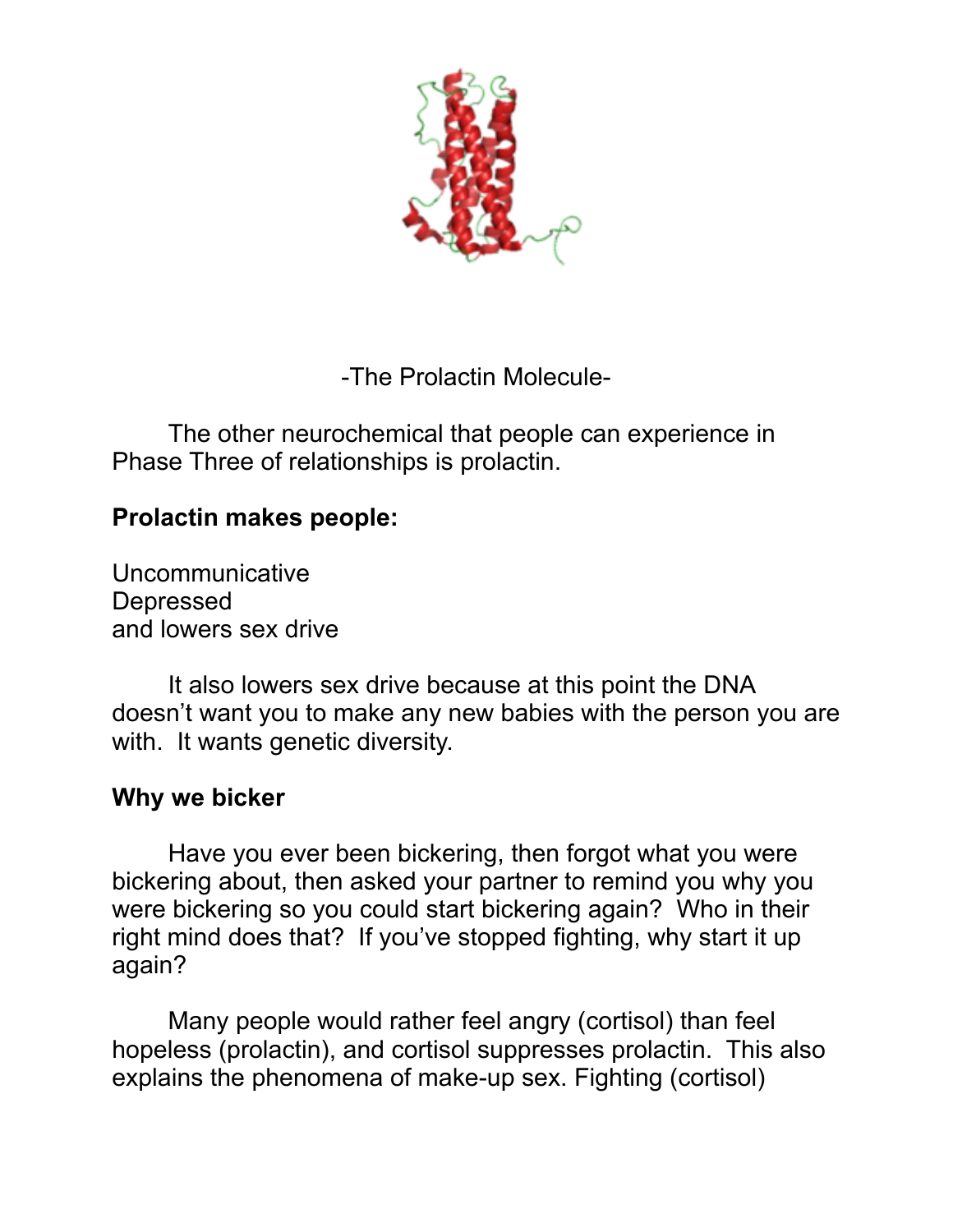lowers prolactin levels for the couple and with the prolactin temporarily suppressed, their sex drive returns.

#### **Back to Phase one… with someone else**

 So, we start off with PEA (infatuation). After about six months this wears off and it is replaced with oxytocin (bonding). This lasts about two years at which point cortisol and prolactin production comes online. Cortisol makes us want to fight about incompatibilities and unmet needs while prolactin causes us to shut down and withdraw.

 Angry or depressed, the DNA has us right where it wants us. We are now primed for PEA (infatuation) with someone else. When this happens, we feel sexy and excited again. Flushed with PEA, we now believe that this new person must be our true soulmate. They must be our ticket to happily ever after.

Of course if we go on with a new relationship without understanding these four neurochemicals and what to do about them we will be right back where we started a few years later, so let's talk about outsmarting our DNA.

# **The Four gifts - Outsmarting our DNA**

 Now you know about the three phases relationships goes through… What are our options?

1- We could choose serial monogamy, making our peace with the fact that most relationships have a shelf life of a few years before the PEA and oxytocin winds down.

2- We could have an open discussion with our partners about becoming polyamorous… but polyamorous couples break up just as often as monogamous ones.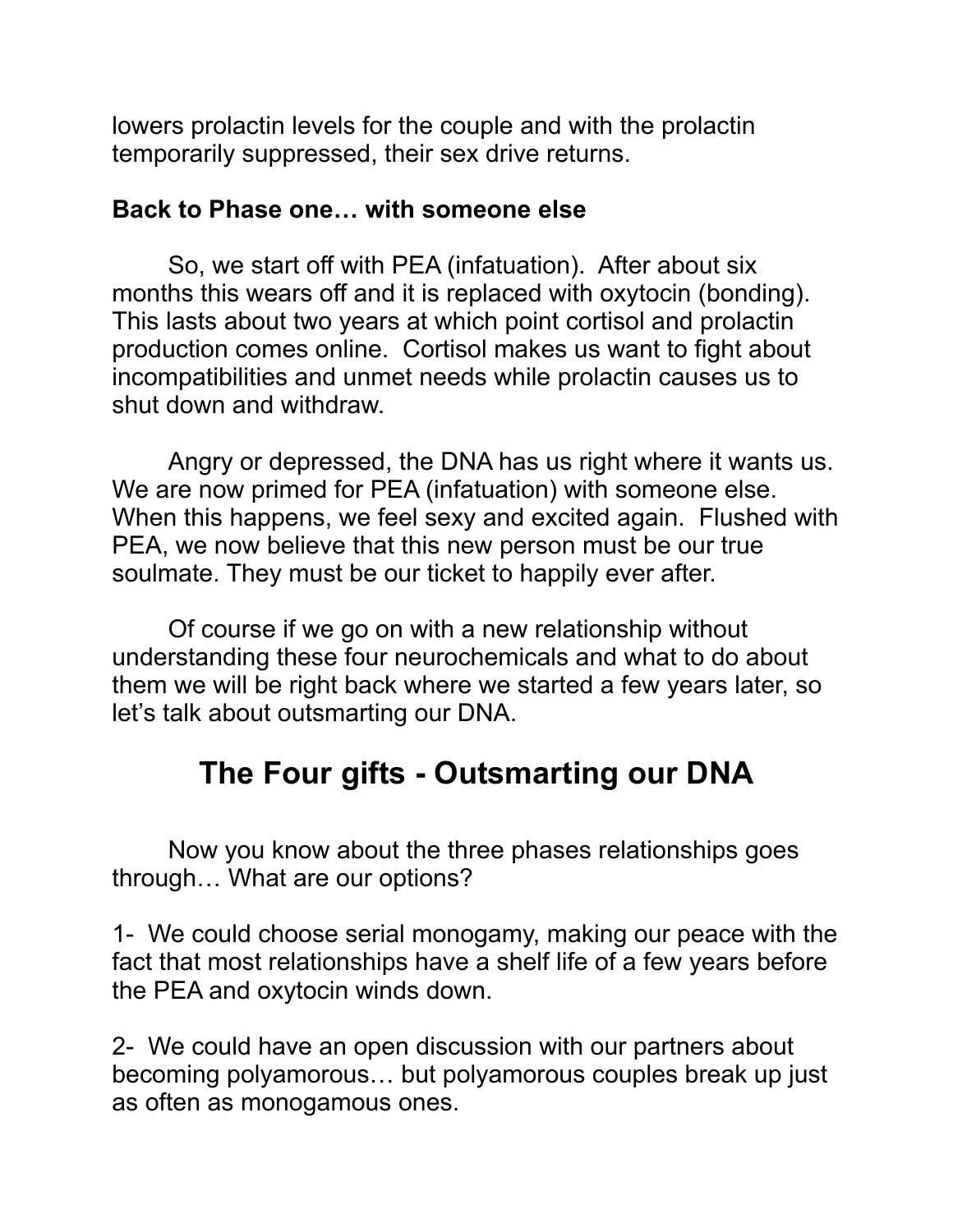3- We could learn how to hack our neurochemistry so that we could stay in Phase 2 (affection and family bonding) with some Phase 1 (infatuation) thrown in for good measure. Hmmm, I like this one. Are you with me? Good.

## **Gift One - Suppressing prolactin**

Prolactin has a 50 minute half-life. This means that once it gets into the system, it lasts for over 3 hours. Clearly, the best way to deal with prolactin is not to create it in the first place. So, what makes prolactin? Unresolved long term stress, excessive sleep and… (here comes the counterintuitive part) orgasms.

 Sex is great for relationships, it feels good, lowers stress and raises oxytocin… but orgasms cause multiple prolactin spikes over the next two days.

Orgasms also decrease testosterone and increase estrogen receptors in males. Thus, orgasms also have feminizing effect on men. Finally, orgasms lower dopamine, the feel-good neurochemical.

So, what do we do? It's called Karezza, lovemaking without orgasm. When you master it, you can make love multiple times a day without any prolactin spikes.

 This doesn't mean to avoid orgasms, it means to have less orgasms. How many? It depends on your make up. You'll have to observe yourself. Not everyone has the same prolactin spike response. Find the ratio that works for you. Orgasm every other time, every third? Every 10th time? Just observe how you feel about your partner after an orgasm and find what works for you.

 Okay, what were those other two things? Sleep and unresolved long term stress. Prolactin also rises the longer you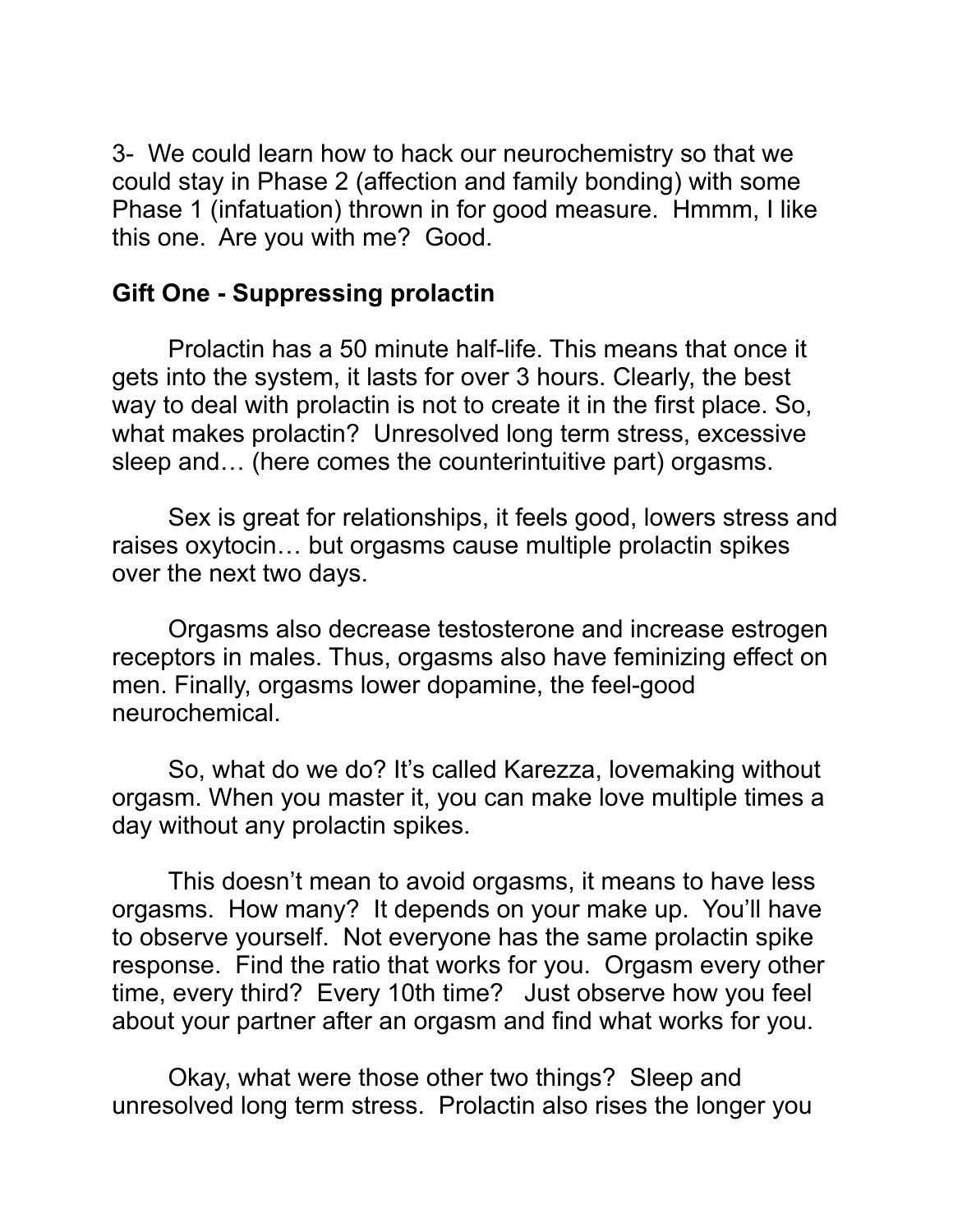sleep in. So, if you really want to get it down, try to get no more than 8.5 hours of sleep, and wake up as early as possible. As for chronic stress, figure out what you feel hopeless about and do what you can to improve your situation.

 One final trick. To suppress prolactin, take cold showers…or at least end showers with cold water. Cold exposure not only lowers prolactin, it also decreases inflammation and has a whole host of physical and psychological benefits. Coffee also works to lower prolactin in both men and women, but coffee also raises cortisol which takes us to…

## **Gift Two - Suppressing cortisol**

Unlike prolactin, which is a response to chronic stress, cortisol is a response to acute stress.

#### **Common cortisol triggers:**

**Hunger** Fatigue

Cortisol is a glucocorticoid. This means it raises blood sugar. So one of the main causes of cortisol is… low blood sugar. Now you know why people get irritable when they get hungry. If you or your partner gets cortisol spikes from being hungry, then either make sure you don't miss meals. Alternately, you can train your body to burn fat instead of sugar (ketosis). Then you can go longer between meals before getting a cortisol spike.

The next common trigger is being tired. If we are tired, yet are not in a position to fall asleep, our body will give us some cortisol to keep us awake. In fact it is cortisol that wakes us up in the morning. Why does cortisol wake us up in the morning? Because we haven't eaten since the day before and our blood sugar is getting low. Thus the longer a person sleeps in, the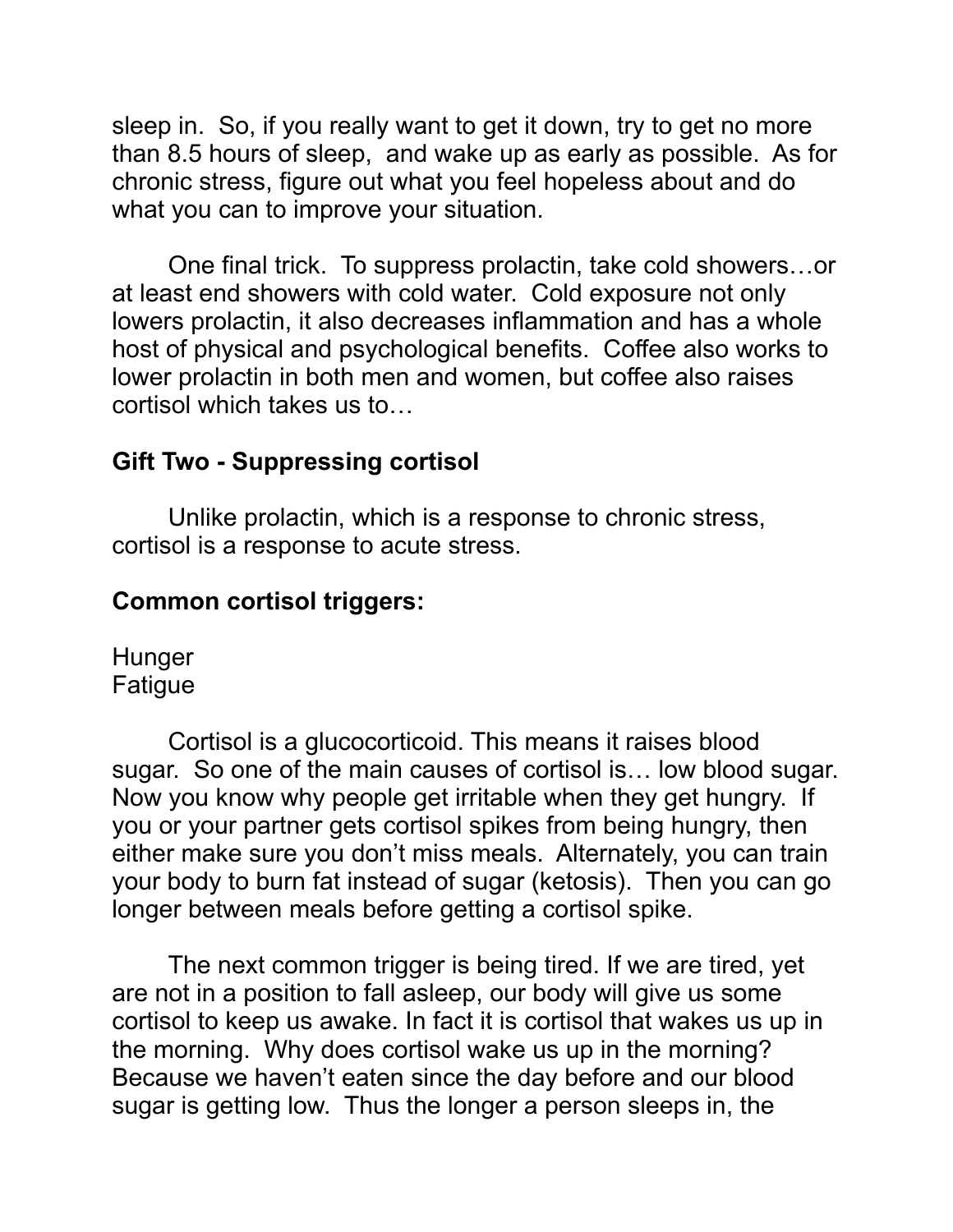lower their blood sugar goes and the more cortisol they get. It's a neurochemical alarm clock. If you get cranky in the morning, better to wake earlier and eat so that cortisol alarm never goes off.

 The last cause of cortisol is stress. Cortisol mobilizes us for survival and our brains aren't very good at distinguishing modern stresses (traffic jams) from ancient life threatening stresses (sabertooth tigers). So, learn what stresses you and your partner have, minimize what you can and make your peace with what you can't.

 Like prolactin, cortisol also has a long half-life. It takes up to eight hours for cortisol to leave the body once it gets triggered, so it's much better to keep it from getting triggered in the first place than to try to deal with it once it's already in the bloodstream. However, once it is in the system, you can try taking a supplement called phosphatidyl serine to help break it down.

Now for the counter-intuitive part. Don't communicate during a cortisol spike. If you do, it is likely to turn into a fight. Cortisol makes us stupid, stubborn and aggressive; not the best state for processing and communicating. During a cortisol spike, the devil on your shoulder is running the show. I know you want to be heard and have your grievances addressed, but be patient.

 It takes a lot of impeccability to be in cortisol storm and quietly wait it out. Cortisol is not a patient neurochemical. It is a 'this is an emergency, fix it right now!' neurochemical, but this is not the best space to be in if you want to have a calm discussion. When cortisol is in play, here is what I do:

1- Try to figure out what triggered it in you or your partner. Hungry? Tired? Perhaps you need snack or to take a nap.

2- Separate for a while, at least an hour. Remember, cortisol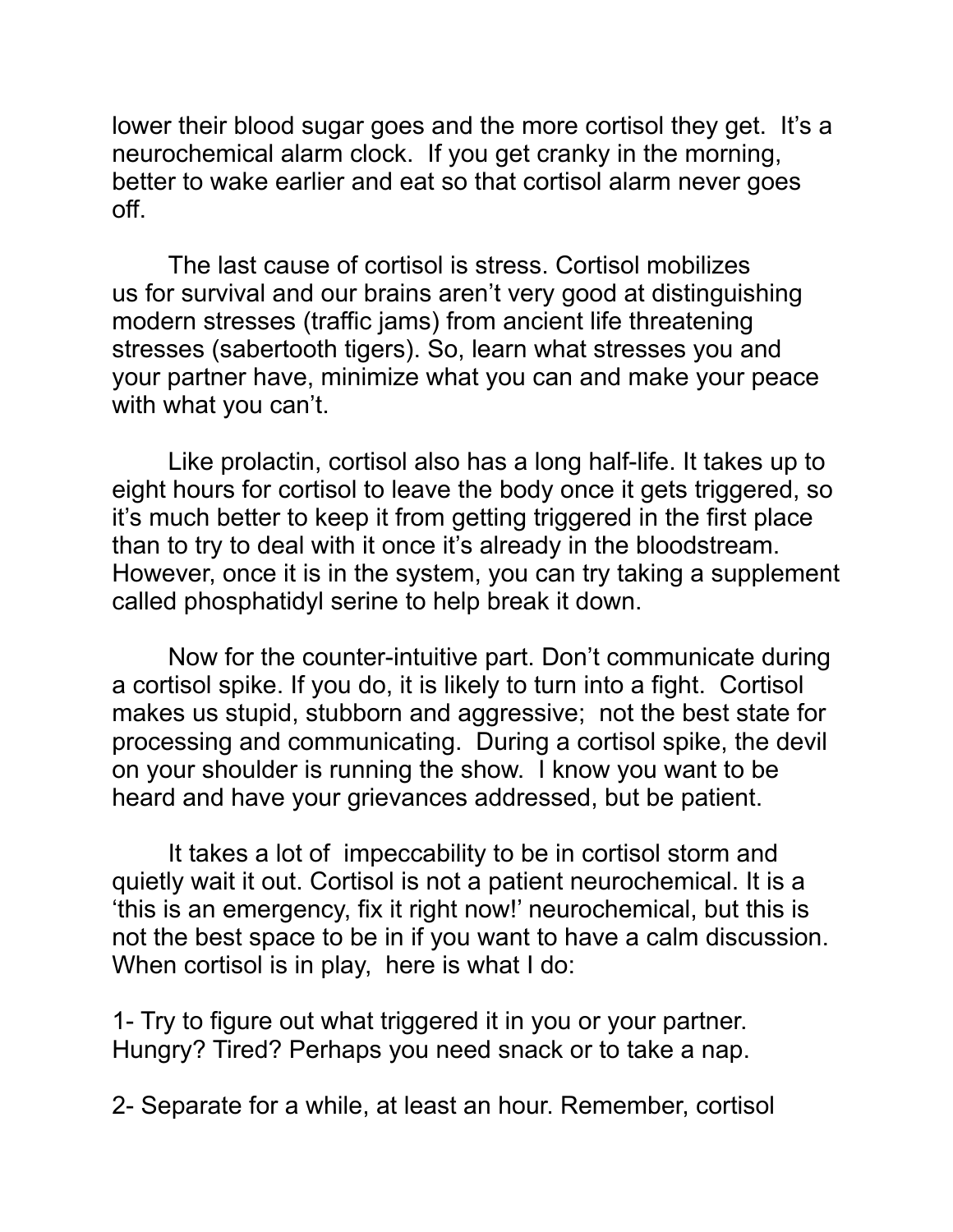lasts a while. If your partner is having a cortisol spike, you can say something like:

 "I know you're upset but now isn't a good time for us to talk, we'll just end up fighting. I'm going out for a bit. We'll talk about this when I get back."

 If I'm having a cortisol spike and I'm present enough I might say something like:

"I'm probably just hungry. Let's not talk right now."

 A final note on cortisol. Marijuana lowers cortisol, but it also raises estrogen and lowers testosterone. For this reason, while marijuana is an excellent plant for women during the cortisol spikes of PMS, men may wish to avoid chronic use.

#### **Psychological games**

1980 there was a famous tournament organized by Professor Robert Axelrod. It was a simple two player game where in each round, a players had to choose to be nice (oxytocin) or selfish (cortisol). They would make their decision before the round started, then the decision of both players would be revealed. There were three possible outcomes.

1: Cooperation: If both players were nice, they both gained a small number of points.

2: Predator/Prey: If one player was nice but the other was selfish, then the selfish player gained a lot of points but the nice player received none.

3: Tit for tat: If both players were selfish, neither got any points.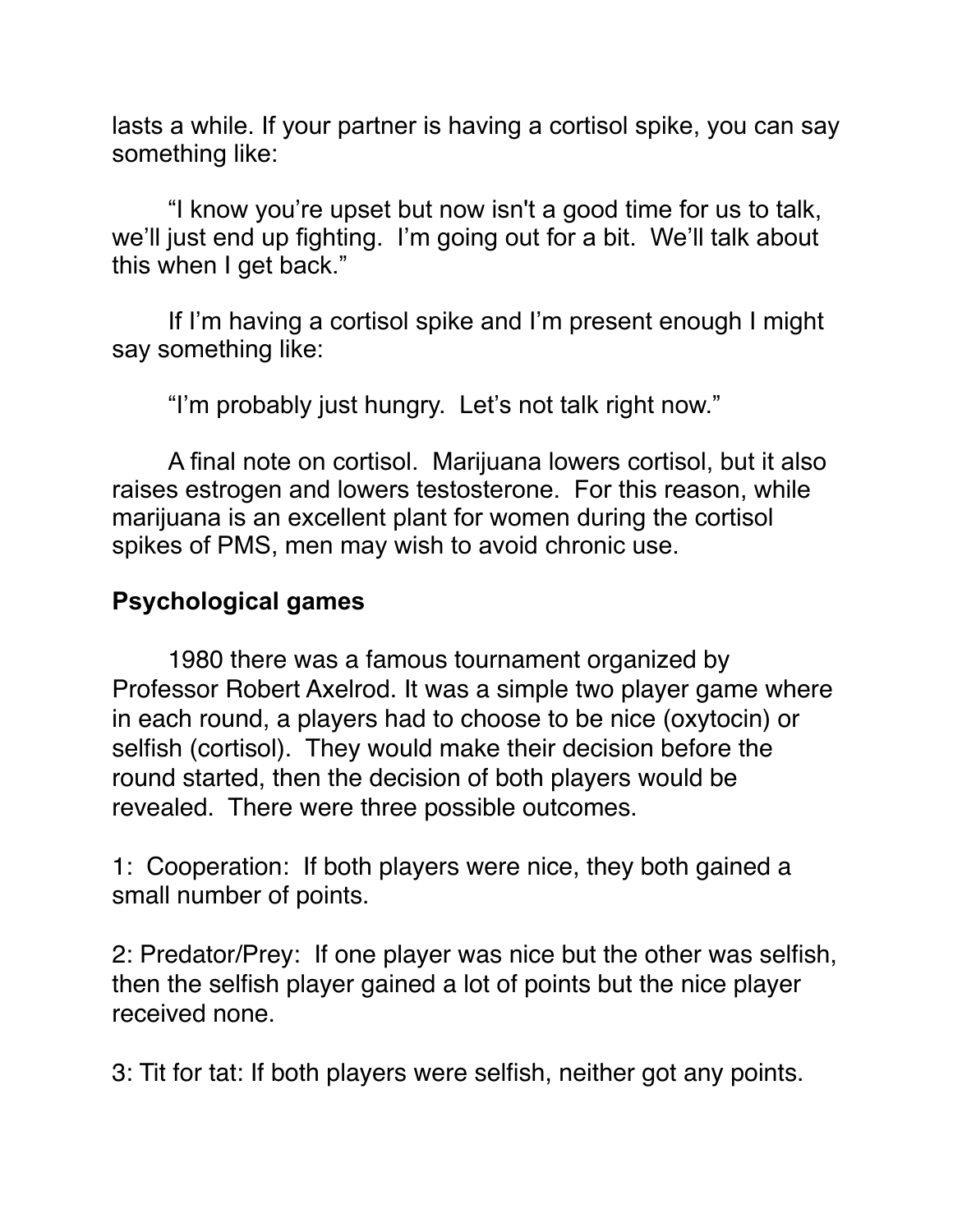The players played for several rounds, each having a chance to play every other opponent, then the points were tallied and a winner was announced. What made this interesting was that this was a computer tournament. It was computer programs playing against computer programs.

Some programmers programmed their computers always to be nice, others, always to be selfish but more advanced programs varied their behavior depending on the behavior of their opponent.

If a computer program was always nice, and it played a computer that was also always nice it did well but when it played against selfish programs it always lost. Always being nice was not the winning program.

If a computer program was always selfish, it would only win when it played with programs that were always nice. When it played programs that were also selfish, neither program gained any points. Always being selfish was not the winning program.

So, which program won the tournament? It wasn't even close. One program beat all the others. What was the winning strategy? The program's strategy could be simplified to five rules:

- 1- Start with being nice.
- 2- If the other player is nice back, continue being nice.
- 3- If the other player is selfish, be selfish back in the next round.

4- If an selfish player becomes nice, be nice again the next round. 5- If both players are selfish for 3 rounds in a row, be nice the next round.

This can be further simplified to three rules: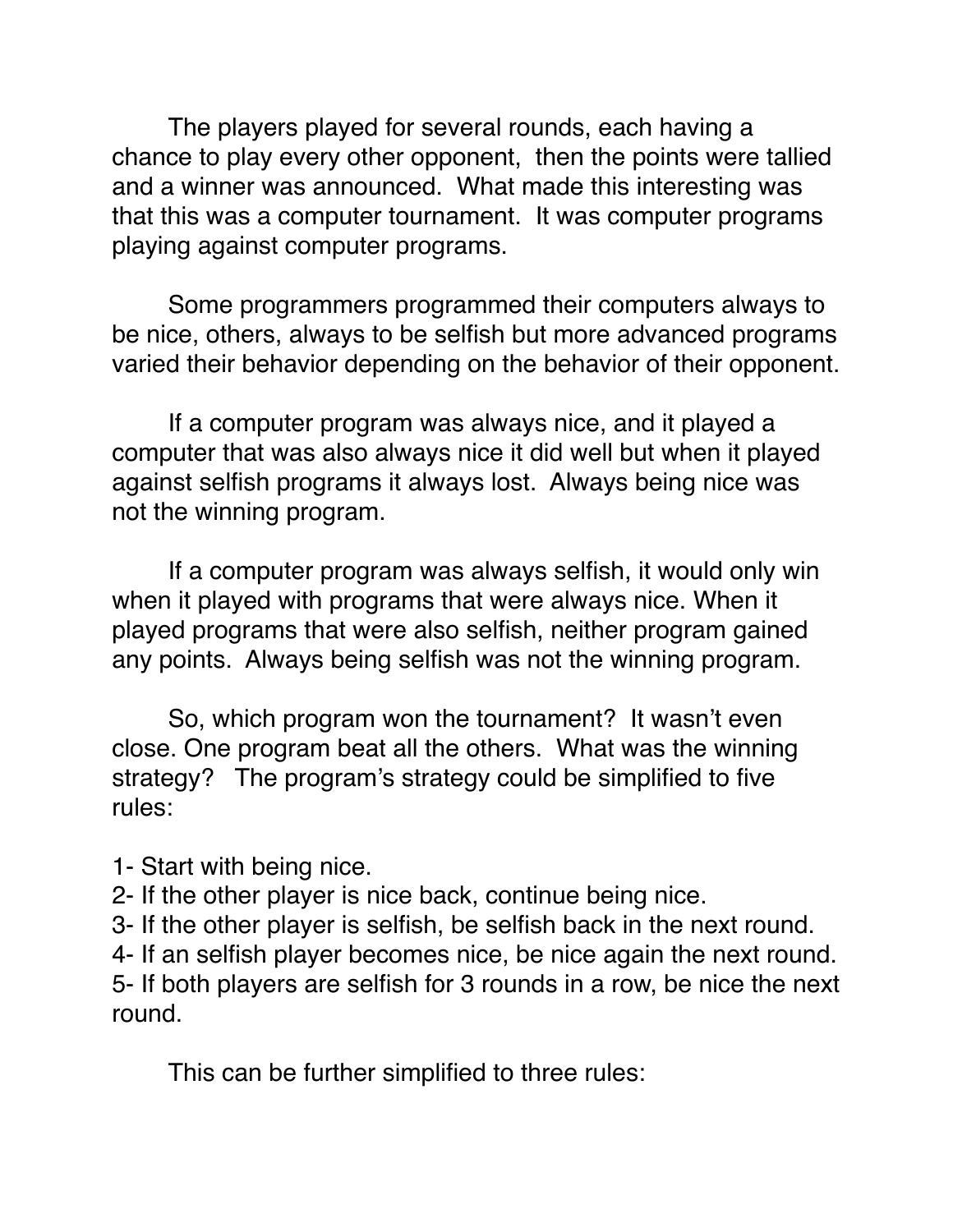#### Start nice Be provokable Be forgiving **The four kinds of games in relationships**

 The following four types of games are emergent phenomena. They emerge from our neurochemistry.

## **Game 1: Cooperation**

This is the game we want to play. We are nice to one another. We cooperate, compromise and take care of one another. This is the game where both people are full of oxytocin and the path to Happily Ever After.

## **Game 2: Predator/Prey**

 In the game of Predation, one person is full of cortisol and the other person is full of prolactin. The cortisol person will make ultimatums and threaten the more passive prolactin person who will usually collapse and give in to the demands of the other.

## **Game 3: Tit for Tat**

 Tit for tat is when both people are full of cortisol. Both are angry and they take turns hurting each other. Both players are caught in a destructive downward spiral.

## **Game 4: The Big Chill**

 In the Big Chill game we have two prolactin personalities. Both settle into a relationship of quiet desperation and communication stops.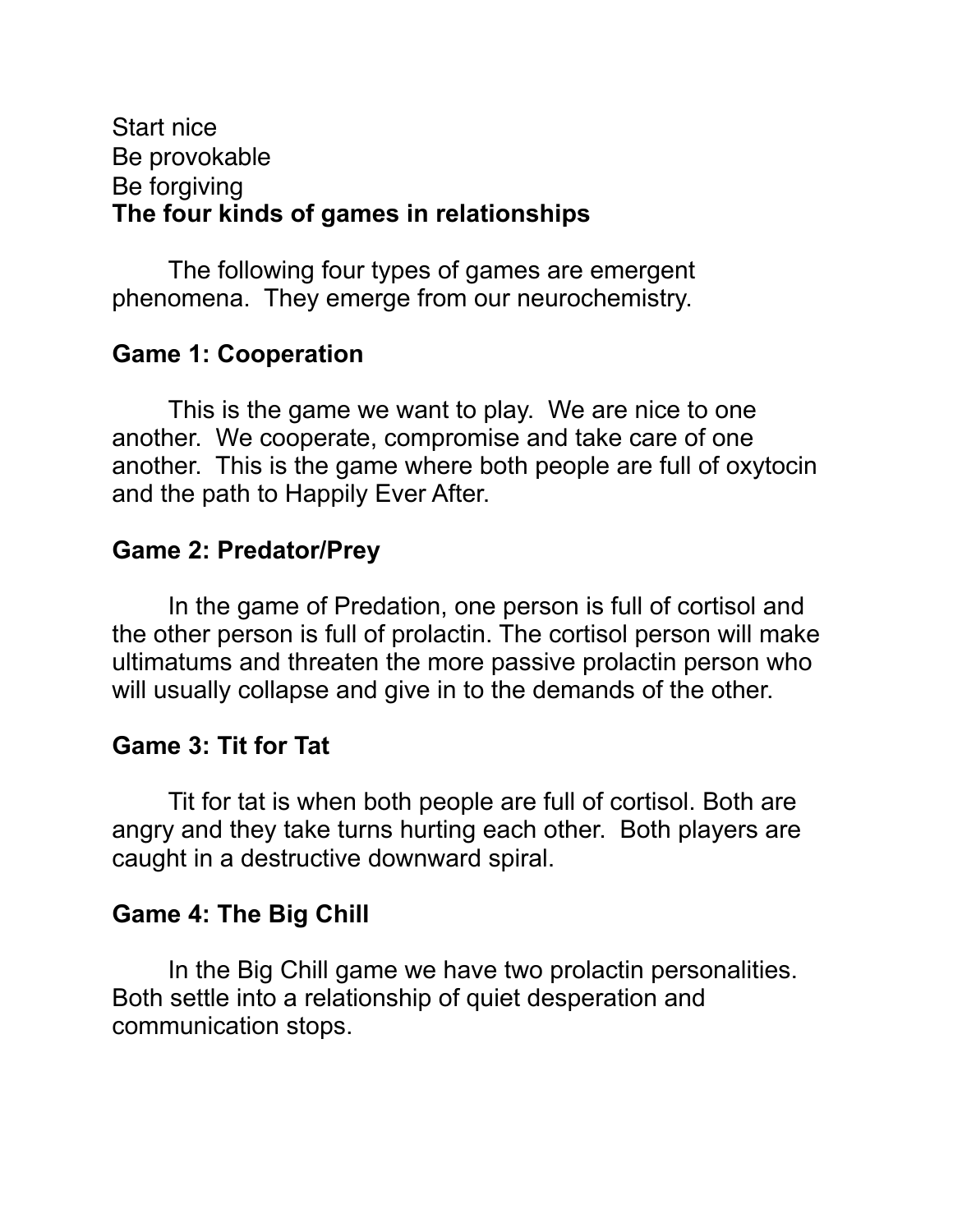## **Provokability**

 Being properly provokable is one of the fundamental relationships skills we must master. It is the feedback we give our partners know that they are causing us stress.

 People that are too nice tend towards a prolactin stress response. They are people pleasers that don't want confrontation. They are not provokable and thus fall into Games 2 and 4, namely predator/prey and the Big Chill.

 People that are selfish tend towards a cortisol response. They don't notice or care who they hurt. They are overly provokable and thus fall into Games 2 and 3, namely predator/ prey and Tit for Tat.

 The goal is to be provokable…in balance. It means having healthy boundaries and communicating them. For some it means speaking out more often, for others, it means keeping their cool. Between prolactin and cortisol, there is a sweet spot, a sustainable balance. This is where we communicate our needs, stay in oxytocin and play Game 1, the cooperation game.

 Of course, if both people are full of oxytocin and acting lovingly, then there will be no need for being provokable. So, how do we raise oxytocin?

#### **Gift Three - Raising oxytocin**

The following actions raise oxytocin:

Stroking, squeezing and scratching Kind words Eating and serving good food Eye gazing Kissing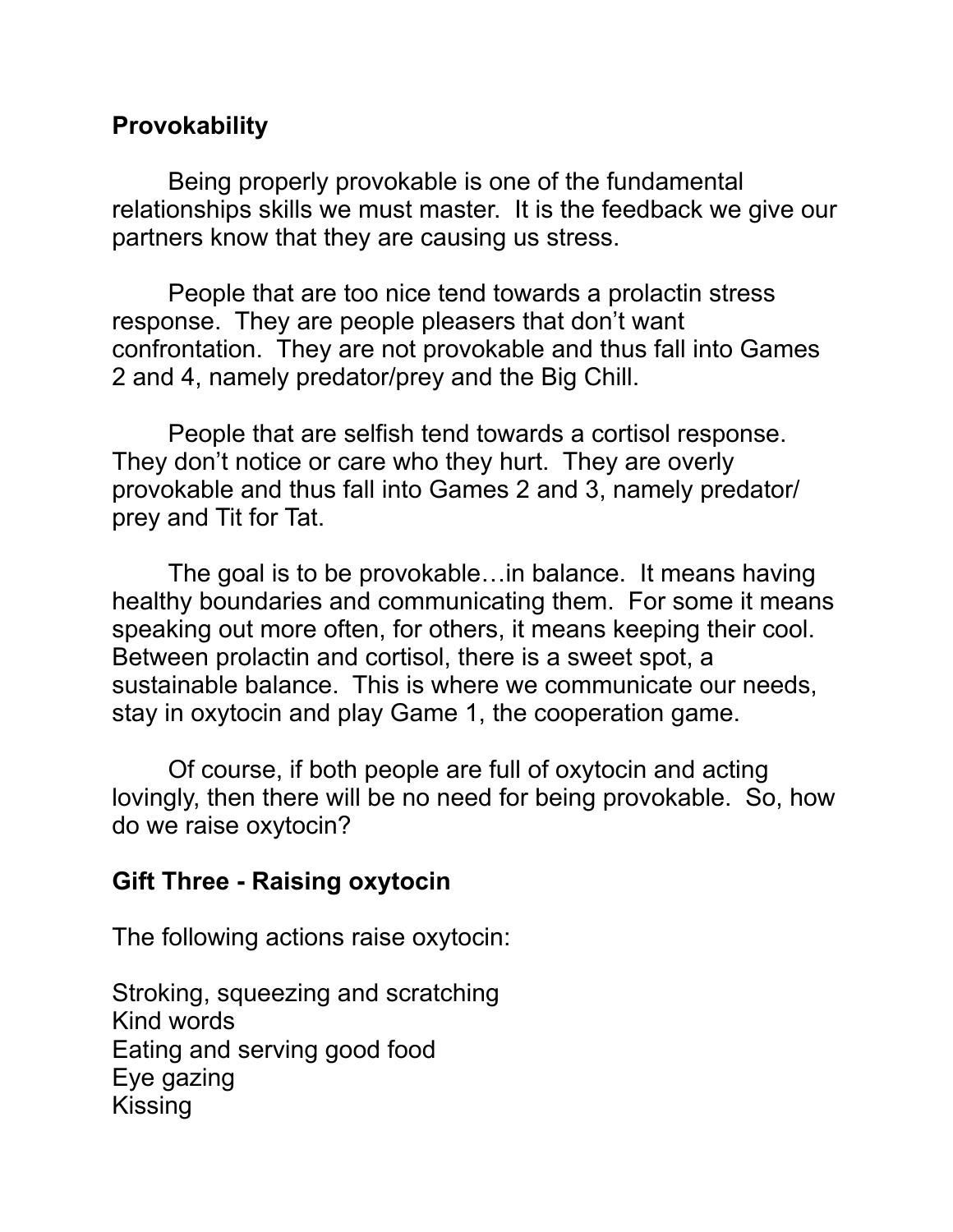Karezza (sex without orgasm)

When primates want to bond with each other either to apologize, form alliances, curry favor or as an invitation to sex, they groom each other's fur. They patiently and attentively remove bugs and dirt from each other especially in places they can't get to themselves like their backs.

To give you an idea of how important grooming and raising oxytocin is in the primate world, consider that for hygiene purposes alone. Only 2% of the day needs to be dedicated to grooming but primates spend 20% of their day doing it.

When one primate is grooming another, it is not:

- (1) eating food
- (2) having sex
- (3) on the lookout for predators
- (4) sleeping

Grooming says to the other primate: "You are more important to me right now than eating, sex, self-preservation or a good nap combined."

The most powerful kind of grooming takes place during lovemaking. Taken from the Italian word for 'caress', Karezza is sex where orgasm is not the goal.

 Because of the high number of oxytocin receptors in and on the sexual organs, Karezza can raise oxytocin to levels that can only be described as spiritual union. Additionally, by avoiding the prolactin triggers of orgasm, this high oxytocin status can stay with a couple for hours.

 Oxytocin only has a 3 minute half-life. This means that unlike the hours it takes for cortisol and prolactin to leave the system, it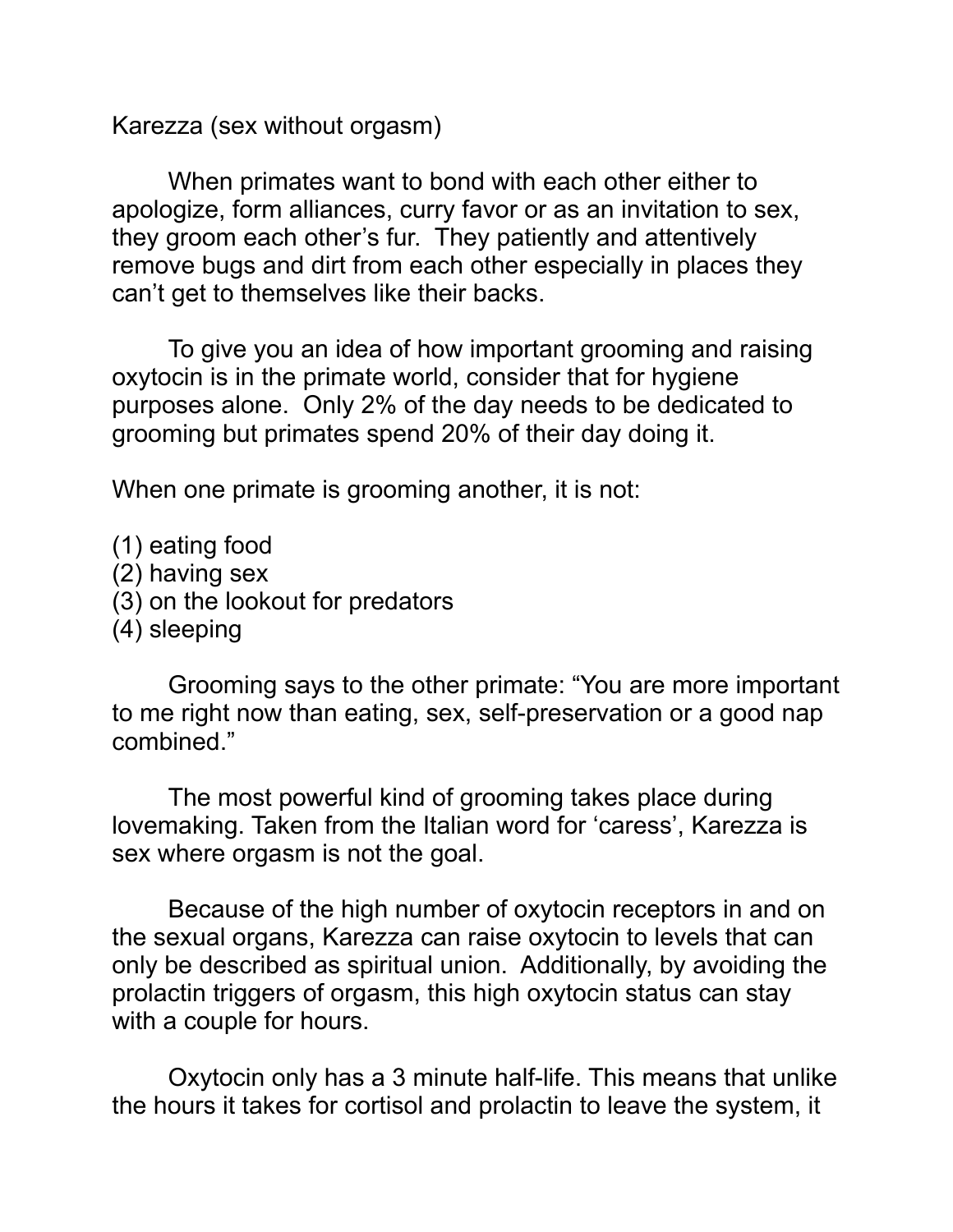only takes 16 minutes before oxytocin is out of the system. What do you do? Be mindful not to trigger the bad ones and keep grooming to keep the oxytocin high. Try not to go more than an hour without a minimal amount of touching (grooming) when you are near each other.

We have our oxytocin systems 'initialized' during childbirth. The mother experiences an enormous rush of oxytocin that the baby also experiences. This not only helps with the stimulation of delivery but also makes the child and mother bond. Unfortunately, many childbirths are Caesarian or the mother is taking pain killers. This can block the oxytocin release. As a result, not only do the mother and child not have the kind of bonding they could have, the child's oxytocin system is never turned on.

 Many of us through difficult births or trauma later in life (stored in the amygdala) have damaged oxytocin systems. If you suspect this is true, nasal oxytocin may be beneficial to reinitialize your oxytocin system. If you are interested, we offer this an oxytocin product called Satori at our sister site **www.remedylink.com**.

#### **Gift four - Re-infatuation**

 In the beginning of this book we talked about how infatuation is caused by the neurochemical PEA. PEA works by triggering the release of the neurochemicals dopamine (novelty) and noradrenaline (excitement) and testosterone (sex drive), while at the same time it decreases serotonin (satisfaction). This cocktail is what we call infatuation. While low serotonin isn't much fun, novelty, excitement and sex drive are. So, let's see what we can do to raise these up.

## **Emotional Transference**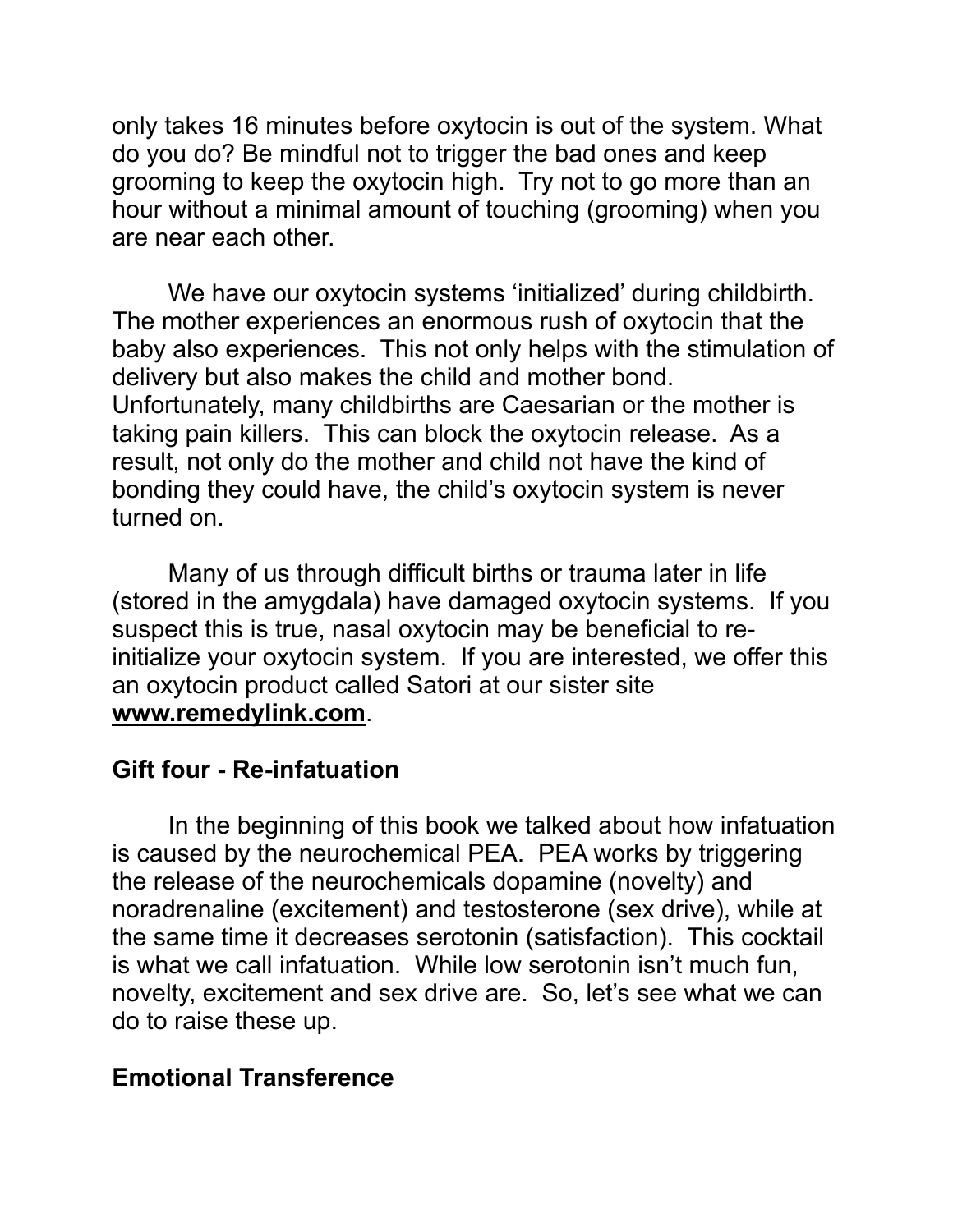Psychologists did a study where they asked strangers to rate their attraction to each other before and after they went on a roller coaster ride together. What they found was that after the roller coaster ride, each had more attraction for the other person than before. This is due to a phenomena known as emotional transference. It states that if you experience an emotion with someone, you subconsciously associate that person with that emotion. While PEA is the main infatuation neurochemical, there are others associated with the 'cocktail' of this experience. Two others are noradrenaline (excitement) and dopamine (novelty), and these can both be stimulated by your environment.

 Since roller coasters aren't readily available, try this. The next time you and your partner are walking to a restaurant, take your partner's hand and have them close their eyes. They will have to trust you not to walk them into anything or anybody. This is a novel (dopamine) experience. Remember, the DNA is looking for genetic diversity (novelty) which is created by dopamine. If you do something novel which raises dopamine with your partner, you will seem 'novel' to each other well.

 As for increasing sex drive in addition to lowering cortisol and prolactin, regardless of what is politically correct, men are genetically wired to be attracted to femininity and women to masculinity.

#### **Men who follow, men who lead**

 In the same way that relationships are genetically programmed for diversity (as opposed to happy monogamy), most men are not programmed to be leaders. DNA only codes for about one out of every twenty men to be leaders. This 1:20 ratio optimizes a social hierarchy so that there is the right proportion of leaders to followers. We see this in wolf and ape packs and the same is true in humans.